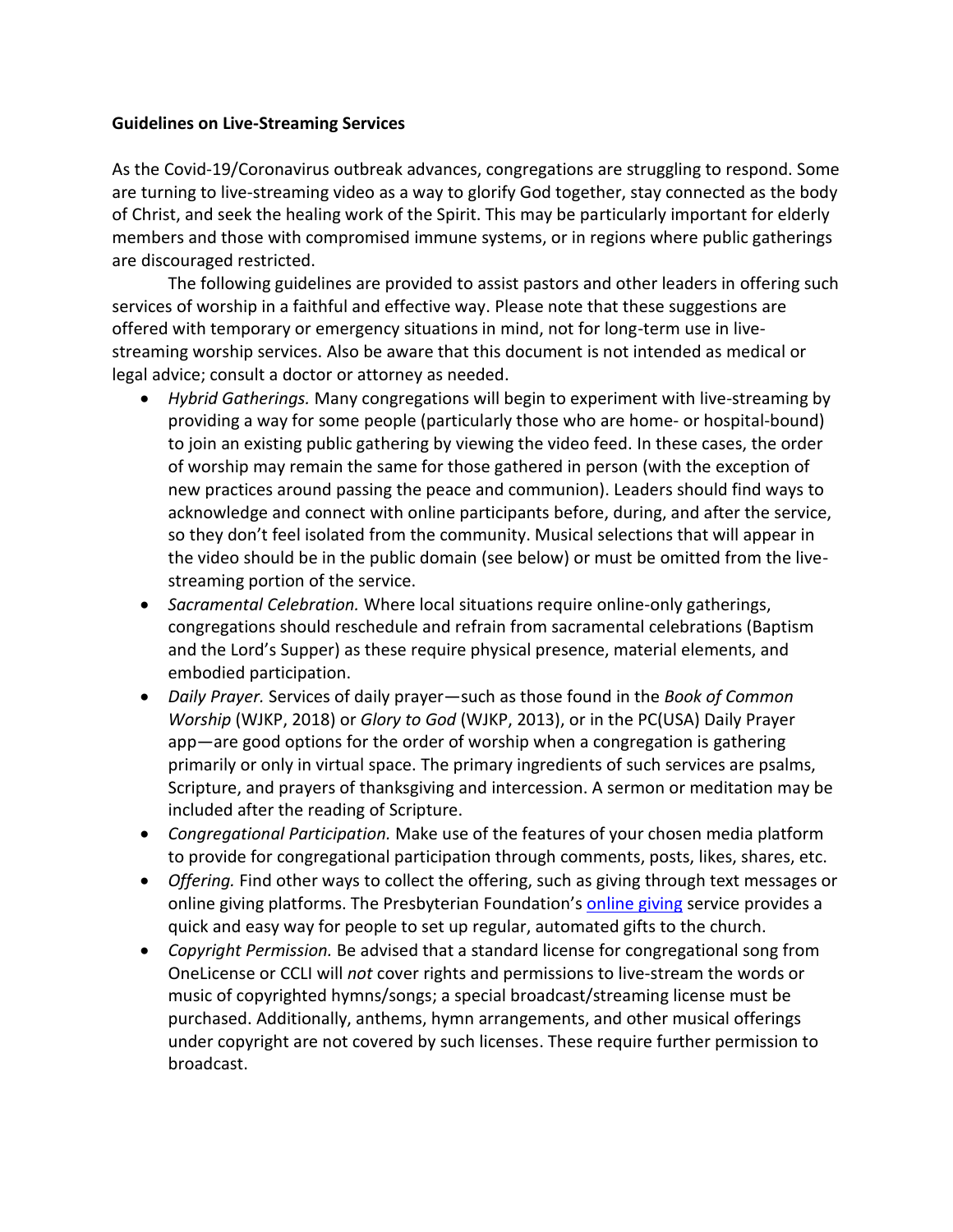For this reason, leaders just beginning to explore live-streaming are advised to select hymns and songs in the public domain. For service music and anthems that will be livestreamed, consider using a hymn in the public domain.

- The [Harry Fox Agency](https://www.harryfox.com/) is a good source of information for licensing questions regarding choral anthems.
- *Audio/Visual Production.* Think carefully about camera (and microphone) placement to allow for clear, non-distracting visuals and good quality audio. Be sure there is adequate lighting and projection or amplification of voices. Be mindful of what appears on screen, especially if you are broadcasting from a place other than the church sanctuary.
- *Technical Specifications.* Some leaders will use their smartphones to broadcast video. If you decide to purchase another camera for this purpose, be sure it has HDMI or SDI out components. A digital SLR camera may also be used, but the ability to zoom may be more challenging. You may need special hardware to convert the camera signal into a USB format to stream through your computer.
- *Platforms for Streaming.* Commonly used and widely accessible platforms for videoconferencing and live-streaming include Facebook Live, Google Hangout, Periscope, Skype, YouTube, Zoom.

Here is a list of links, articles, and resources that may be useful in learning how to live-stream worship services:

- [Top Live Streaming](https://www.sharefaith.com/blog/top-live-streaming-services-church/)
- [Ultimate Guide to Live Streaming](https://reachrightstudios.com/ultimate-guide-live-streaming-church-services/)
- [Switcher Studio](https://www.switcherstudio.com/worship?utm_term=live%20streaming%20church%20service&utm_campaign=Worship+Live+Video&utm_source=adwords&utm_medium=ppc&hsa_src=g&hsa_grp=101065375664&hsa_mt=e&hsa_ad=417759099094&hsa_acc=9468299453&hsa_cam=1392931882&hsa_net=adwords&hsa_ver=3&hsa_tgt=kwd-295848585520&hsa_kw=live%20streaming%20church%20service&gclid=Cj0KCQjw9ZzzBRCKARIsANwXaeLCf_7ira-TOcwmFkRtQdA_maf7lVeJaNRr-HT9ou9MNzRp8nuOlqsaAjtbEALw_wcB)
- [Church Streaming.tv](https://churchstreaming.tv/?utm_medium=ppc&utm_campaign=Livestreaming&utm_source=adwords&utm_term=church%20live%20streaming%20services&hsa_ad=222084379103&hsa_mt=p&hsa_tgt=kwd-535938926112&hsa_src=g&hsa_ver=3&hsa_grp=17484555667&hsa_kw=church%20live%20streaming%20services&hsa_cam=142828387&hsa_acc=8975554682&hsa_net=adwords&gclid=Cj0KCQjw9ZzzBRCKARIsANwXaeLeb1xPqd_BRpsLX0Mdc4SaIKPuevQ93Awf_f6AQeT5iEPMt2xNSrUaAivBEALw_wcB)

This website provides information on copyright laws:

• [Broadcasting, Streaming, and Recording.](https://www.brotherhoodmutual.com/resources/safety-library/risk-management-articles/administrative-staff-and-finance/documents-and-data/complying-with-copyright-laws/)

Here is a news story on the live-streaming ministry of Westminster Presbyterian Church in West Chester, Pennsylvania:

• [Why in the world would we do that?](https://www.presbyterianmission.org/story/why-in-the-world-would-we-do-that/)

Tom Trinidad of has offered set of best practices for pastors and congregations on his blog:

• [Pastoral Response to the Novel Coronavirus](https://tomtrinidad.wordpress.com/2020/03/10/pastoral-response-to-the-novel-coronavirus/)

John Fong in Elizabeth Presbytery is working on digital discipleship resources for churches affected by the Coronavirus:

• [Ask John Fong](https://www.facebook.com/AskJohnFong/)

The PC(USA) Office of Theology and Worship has drafted a statement that may be used in church newsletters or at the beginning of a worship service.

• [Pastoral Statement on the Coronavirus / COVID-19](https://www.presbyterianmission.org/wp-content/uploads/Coronovirus-Covid-19-Statement3.pdf)